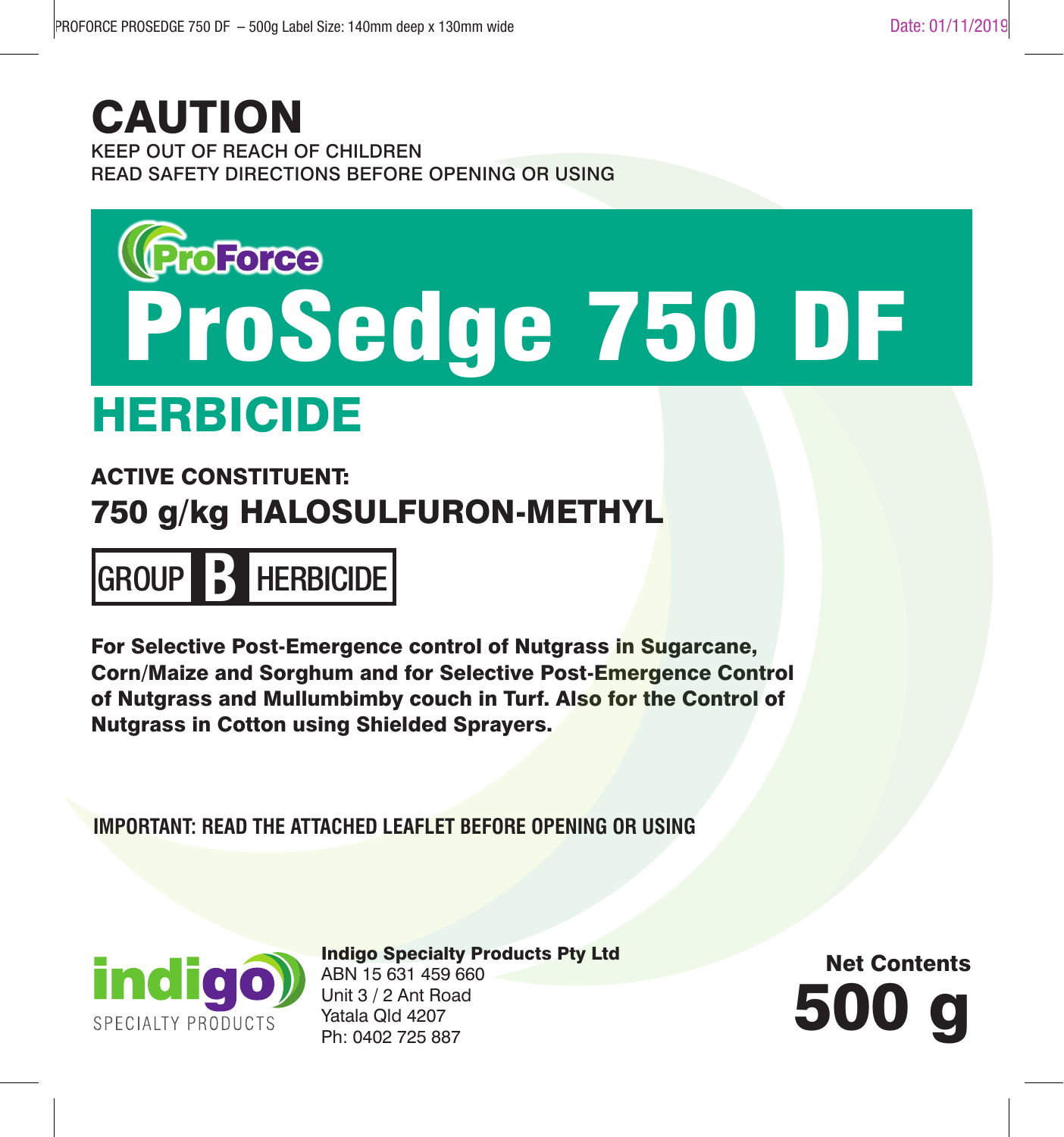#### (Broforce) ProSedge 750 DF**HERBICIDE**

#### **STORAGE AND DISPOSAL**

Store in the closed, original container in a cool, wellventilated area. Do not store for prolonged periods in direct sunlight. Rinse containers before disposal. Add rinsings to spray tank. Do not dispose of undiluted chemicals on-site. Dispose to an approved waste management facility. If an approved waste management facility is not available, bury the empty packaging 500 mm below the surface in disposal pit specifically marked and set up for this purpose clear of waterways, desirable vegetation and tree roots, in compliance with relevant Local, State or Territory government regulations. DO NOT burn empty containers or product.

#### **SAFETY DIRECTIONS**

Harmful if swallowed. Dust will irritate the eyes. Avoid contact with eyes and skin. Wash hands after use.

#### **FIRST AID**

If poisoning occurs, contact a doctor or Poisons Information Centre. Phone Australia 131126, New Zealand 0800764766.

#### **SDS**

Additional information is listed in the safety data sheet (SDS). A safety data sheet for ProForce ProSedge 750 DF Herbicide is available from Indigo Specialty Products Pty Ltd on request.

**CONDITIONS OF SALE:** Seller warrants that the product conforms to its chemical description and is reasonably fit for the purposes stated on the label when used in accordance with directions under normal conditions of use. No warranty (other than non-excludable statutory warranties) of merchantability or fitness for a particular purpose, express or implied, extends to the use of product contrary to label instructions, or under off-label permits not endorsed by Indigo Specialty Products Pty Ltd or under abnormal conditions. Indigo Specialty Products Pty Ltd accepts no liability for any loss or damage arising from incorrect storage, handling or use.





Batch No.

Date of Manufacture

APVMA Approval No.: 87820/121769